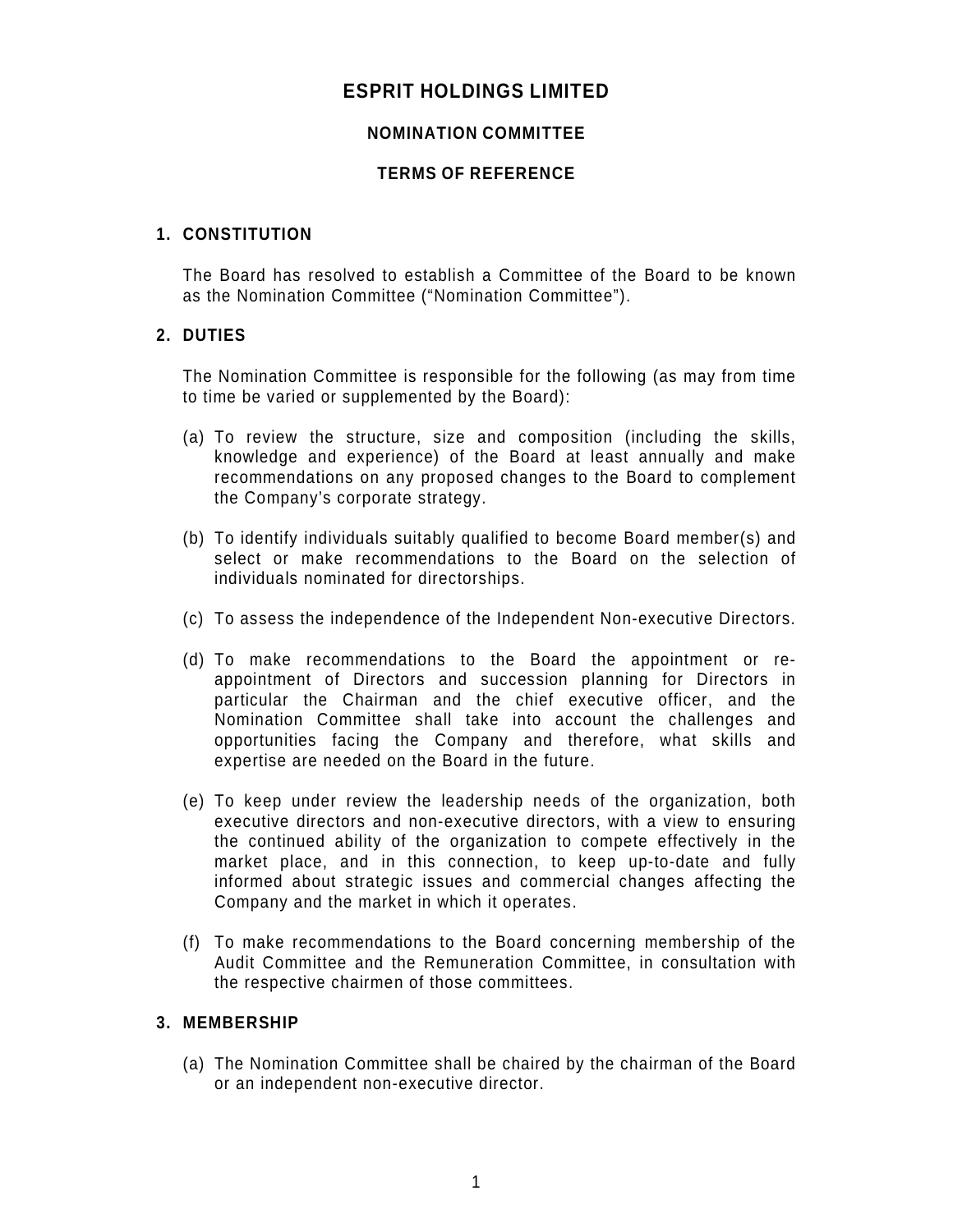- (b) The members of the Nomination Committee shall be appointed by the Board from amongst the directors and shall comprise a majority of independent non-executive directors.
- (c) Appointments to the Nomination Committee shall be co-terminus with the directorship of the relevant members (whether by retirement, rotation or otherwise).
- (d) The chairman of the Nomination Committee shall chair the Nomination Committee meetings. In the absence of the chairman of the Nomination Committee, the remaining members present shall elect one of themselves to chair the meeting.

### **4. SUPPORT FROM THE COMPANY**

The Nomination Committee is authorised by the Board to utilize all such resources as are required for it to perform its duties and to have access to independent professional advice at the Company's expense if considered necessary.

#### **5. MEETING**

#### **(a) Notice**

- (i) Meetings of the Nomination Committee shall be summoned by the chairman of the Nomination Committee or the company secretary or a person designated by the company secretary at the request of any of its members.
- (ii) Unless otherwise agreed, notice of each meeting confirming the venue, time and date, together with an agenda of items to be discussed, shall be forwarded to each member of the Nomination Committee, and any person required to attend, at least 3 days before the date of the meeting. Supporting papers shall be sent to Nomination Committee members and to other attendees as appropriate, at the same time.
- (iii) Only members of the Nomination Committee have the right to attend Nomination Committee meetings. However, other individuals such as the chairman of the board, the chief executive officer, the Head of Human Resources and external advisers, may be invited to attend for all or part of any meeting, as and when appropriate.
- (iv) If the chairman or the chief executive officer acts as chairman of the Nomination Committee, he shall not chair the Nomination Committee when it is dealing with the matter of succession to the chairmanship or the position of chief executive officer.

#### **(b) Quorum**

The quorum necessary for the transaction of the business of the Nomination Committee shall be two, at least one of which must be a nonexecutive director. A duly convened meeting of the Nomination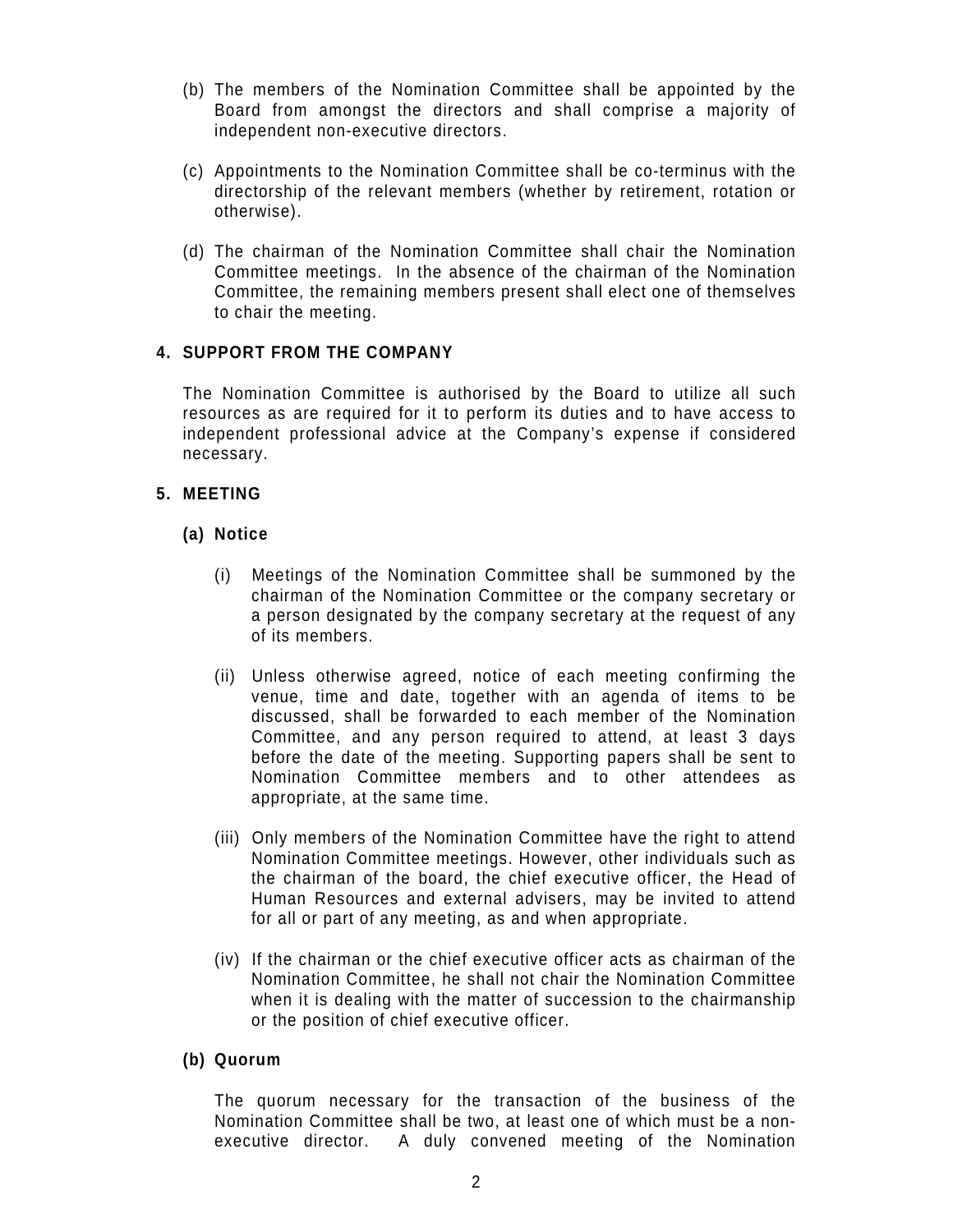Committee at which a quorum is present shall be competent to exercise all or any of the authorities, powers and discretions vested in or exercisable by the Nomination Committee.

## **(c) Participation**

Members may participate in any meeting of the Nomination Committee by means of a conference telephone or other communication equipment through which all persons participating in the meeting can communicate with each other simultaneously and instantaneously and, for the purpose of counting a quorum, such participation shall constitute presence at a meeting as if those participating were present in person.

# **(d) Frequency of Meetings**

The Nomination Committee shall meet at least once a year and at such other times as any member of the Nomination Committee shall require.

# **(e) Minutes of Meeting**

- (i) The company secretary or a person designated by the company secretary shall be appointed by the Nomination Committee to act as its secretary and the secretary shall minute the proceedings and resolutions of all Nomination Committee meetings, including the names of those present and in attendance.
- (ii) Minutes of Nomination Committee meeting shall be circulated promptly to all members of the Nomination Committee.

### **6. ANNUAL GENERAL MEETING**

The Chairman of the Nomination Committee (or if he is not able to attend, his delegate who must be a member of the Nomination Committee) shall attend the annual general meeting and be prepared to respond to any questions from shareholders with respect to the activities of the Nomination Committee.

# **7. REPORTING PROCEDURE TO THE BOARD**

- (a) The Nomination Committee shall make whatever recommendations to the Board it deems appropriate on any areas within its remit where action or improvement is needed, and it shall compile a report on its activities for the Board to consider in the context of preparing the Company's annual report.
- (b) The minutes discussed and approved by the Nomination Committee will be made available to the Board. In addition, the Nomination Committee will report formally to the Board in respect of its decisions and/or recommendations, or any significant matters of interest, after each meeting in case these matters are not sufficiently covered in the minutes or should be reported upon before the minutes are circulated.